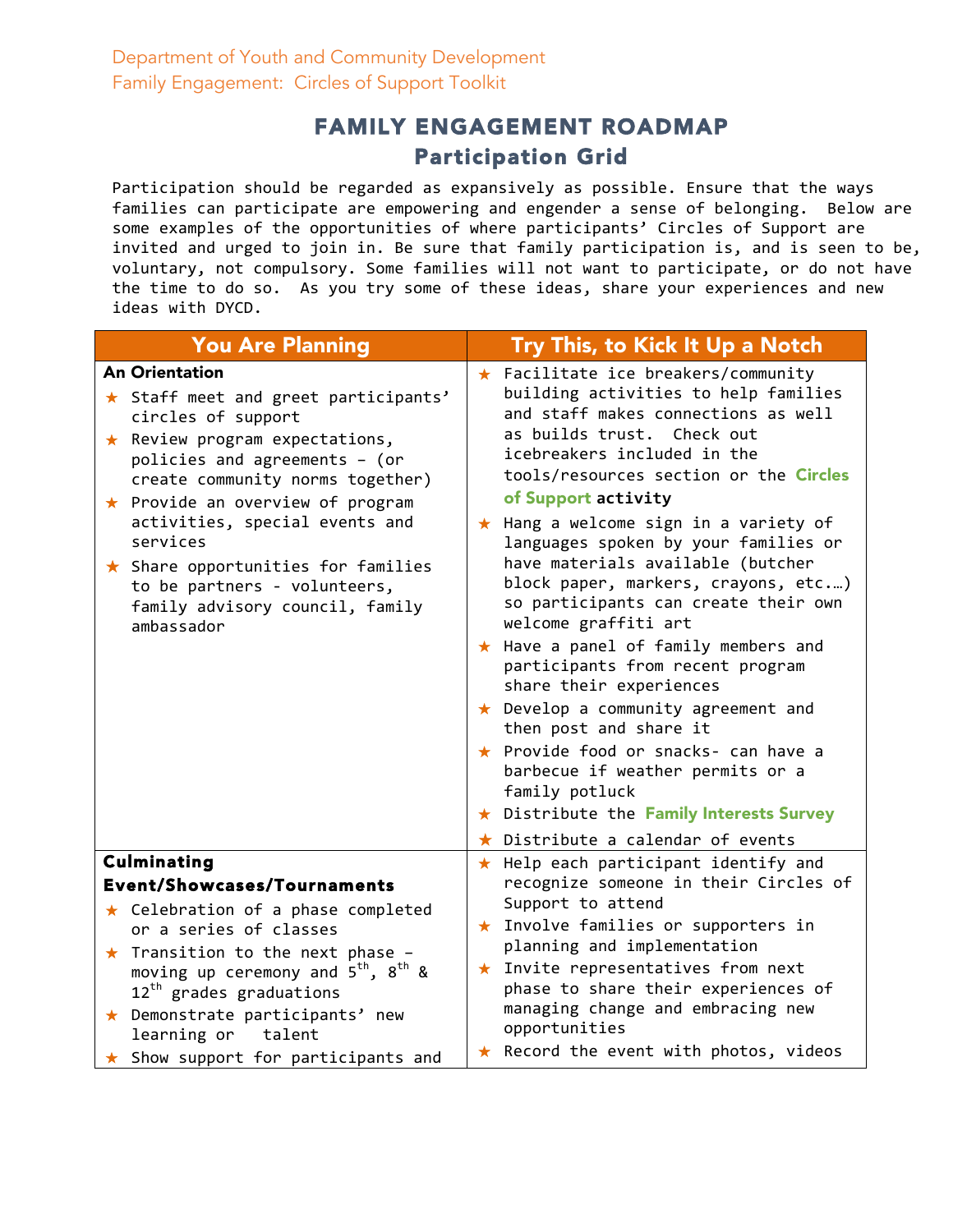| program                                                                                                                                                                                                                                                                                                                                                                                                                                                                                                                                                                       | $\star$ Provide a keepsake - certificate,<br>diploma, trophy, acknowledgment<br>letter, photo, portfolio of work                                                                                                                                                                                                                                                                                                                                                                                                                                                                                                                                                                                                                                                                                            |
|-------------------------------------------------------------------------------------------------------------------------------------------------------------------------------------------------------------------------------------------------------------------------------------------------------------------------------------------------------------------------------------------------------------------------------------------------------------------------------------------------------------------------------------------------------------------------------|-------------------------------------------------------------------------------------------------------------------------------------------------------------------------------------------------------------------------------------------------------------------------------------------------------------------------------------------------------------------------------------------------------------------------------------------------------------------------------------------------------------------------------------------------------------------------------------------------------------------------------------------------------------------------------------------------------------------------------------------------------------------------------------------------------------|
|                                                                                                                                                                                                                                                                                                                                                                                                                                                                                                                                                                               | ★ Invite media and/or local elected<br>official to highlight the event and<br>their support for the community                                                                                                                                                                                                                                                                                                                                                                                                                                                                                                                                                                                                                                                                                               |
| <b>A Family Night</b><br>★ Build community over holidays<br>such as harvest festival, New<br>Year, winter expo, etc<br>★ Share participants' skills and<br>progress - display examples of<br>their work<br>$\star$ Get feedback from participants<br>and their families about what<br>is working, what needs more<br>attention and what is missing<br>$\star$ Introduce new information<br>and/or build new skills<br>★ Promote wellness -healthy<br>eating or family fitness<br>$\star$ Promote civic engagement<br>$\star$ Invite communication between<br>home and program | ★ Provide opportunity for families<br>to share culture, customs, food,<br>experiences<br>* Conduct icebreaker to introduce<br>families to each other $-$ try<br><b>Mingle, Mingle</b><br>$\star$ Arrange transportation and child<br>care if possible<br>★ Invite speakers to share<br>information or teach a new skill<br>$\star$ Introduce hands-on activities that<br>can be completed or replicated at<br>home/provide materials<br>★ Cornell Cooperative Extension<br>provides cooking classes for<br>families and young people<br>★ NYC Bike Expo - Mighty Milers or<br>Road Runners Club offer<br>opportunities for young people and<br>their families to participate in<br>free or low cost fitness<br>activities<br>* Try hosting a <b>Homework Diner</b><br>★ Family STEM<br>★ Host an Open House |
| <b>A Family Conference</b><br>★ Share participant's strengths<br>Suggest support for challenges<br>$\star$<br>★ Discern family needs and<br>resources<br>Engage families in developing<br>$\star$<br>solutions and implementing<br>supports for participants<br>★ Promote family pride                                                                                                                                                                                                                                                                                        | * Be cognizant of space and<br>confidentiality requirements<br>$\star$ Always start with strengths of<br>participants and their family<br>★ Have examples of participant's<br>accomplishments/work available<br>★ Listen to family member's ideas on<br>how the participant and the<br>program are doing<br>★ Cite possibilities for building on<br>participant's assets<br>★ Be familiar with all of the<br>organization's internal resources                                                                                                                                                                                                                                                                                                                                                              |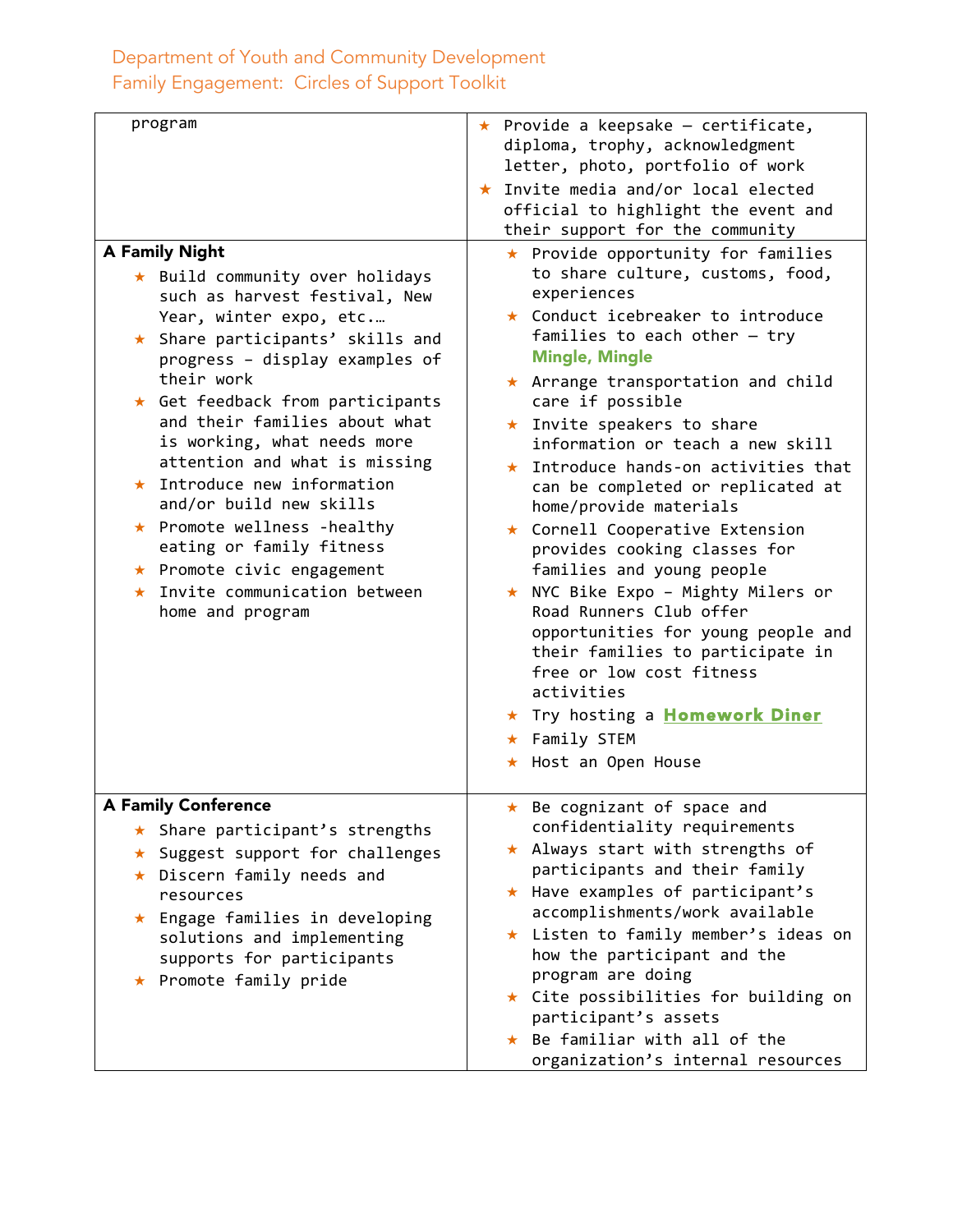|                                                                                                                                                                           | ★ Develop list of available                                                                                                                      |
|---------------------------------------------------------------------------------------------------------------------------------------------------------------------------|--------------------------------------------------------------------------------------------------------------------------------------------------|
|                                                                                                                                                                           | community resources                                                                                                                              |
|                                                                                                                                                                           | $\star$ Facilitate introduction to and/or<br>application to other community<br>resources                                                         |
|                                                                                                                                                                           | ★ Follow-up on all promises                                                                                                                      |
| <b>Educational Workshops</b><br>$\star$ Provide new information, tools                                                                                                    | $\star$ Solicit ideas and needs from<br>families, current trends                                                                                 |
| and resources                                                                                                                                                             | ★ Bring in experts on topics - make                                                                                                              |
| $\star$ Build new skills to assist with<br>parenting, i.e. Parenting<br>Tweens 101; Entrepreneurial -                                                                     | sure they are engaging speakers<br>and provide hands- on activities<br>$\star$ Use a satisfaction survey to gauge<br>new information learned and |
| jewelry making or couponing                                                                                                                                               | further interests                                                                                                                                |
| $\star$ Develop skills to advocate for<br>themselves and their children-<br>public speaking, meeting with<br>legislator, orientation to<br>policy, knowing family rights. | $\star$ Tap into the strengths of families<br>- some families have expertise or<br>connections that can help your<br>program achieve its goals   |
| $\star$ Meet interests:<br>vocational-<br>ESL, GED or Citizenship                                                                                                         | $\star$ Organize parent rally and<br>platforms to meet with local city                                                                           |
| $\star$ Create networking opportunities<br>- Open Mic, poetry café. Weight<br>Watchers, book clubs, etc                                                                   | council, mayor, and congress<br>representatives.<br>$\star$ Lead community service projects to                                                   |
| $\star$ Affinity groups - alumni, new                                                                                                                                     | better community                                                                                                                                 |
| parent, grandparents, foster                                                                                                                                              |                                                                                                                                                  |
| parents, etc                                                                                                                                                              |                                                                                                                                                  |
| $\star$ Hobbies - quilting, baking,<br>coloring, etc                                                                                                                      |                                                                                                                                                  |
| <b>Resource Fairs</b>                                                                                                                                                     | $\star$ Partner with school counselors                                                                                                           |
| $\star$ Meet the identified needs of<br>participants, families and<br>community members                                                                                   | $\star$ Seek out partnerships with higher<br>education institutions and other<br>community organizations/business                                |
| $\star$ Assist over-age or under<br>credited participants                                                                                                                 | Invite past participants to speak<br>$\star$<br>or host an information table                                                                     |
| $\star$ Engage adults who are ready to<br>go back to school or explore a<br>new career                                                                                    |                                                                                                                                                  |
| $\star$ Promote hands on work<br>experience - internships or<br>certificate programs that lead<br>to job placement opportunities                                          |                                                                                                                                                  |
| Disseminate information and resources                                                                                                                                     |                                                                                                                                                  |
| <b>Summer Learning</b>                                                                                                                                                    | ★ Host family trips to local                                                                                                                     |
| $\star$ Create opportunities for<br>learning and prevent summer                                                                                                           | museums, art galleries or<br>performance - Lincoln Center Mid-                                                                                   |